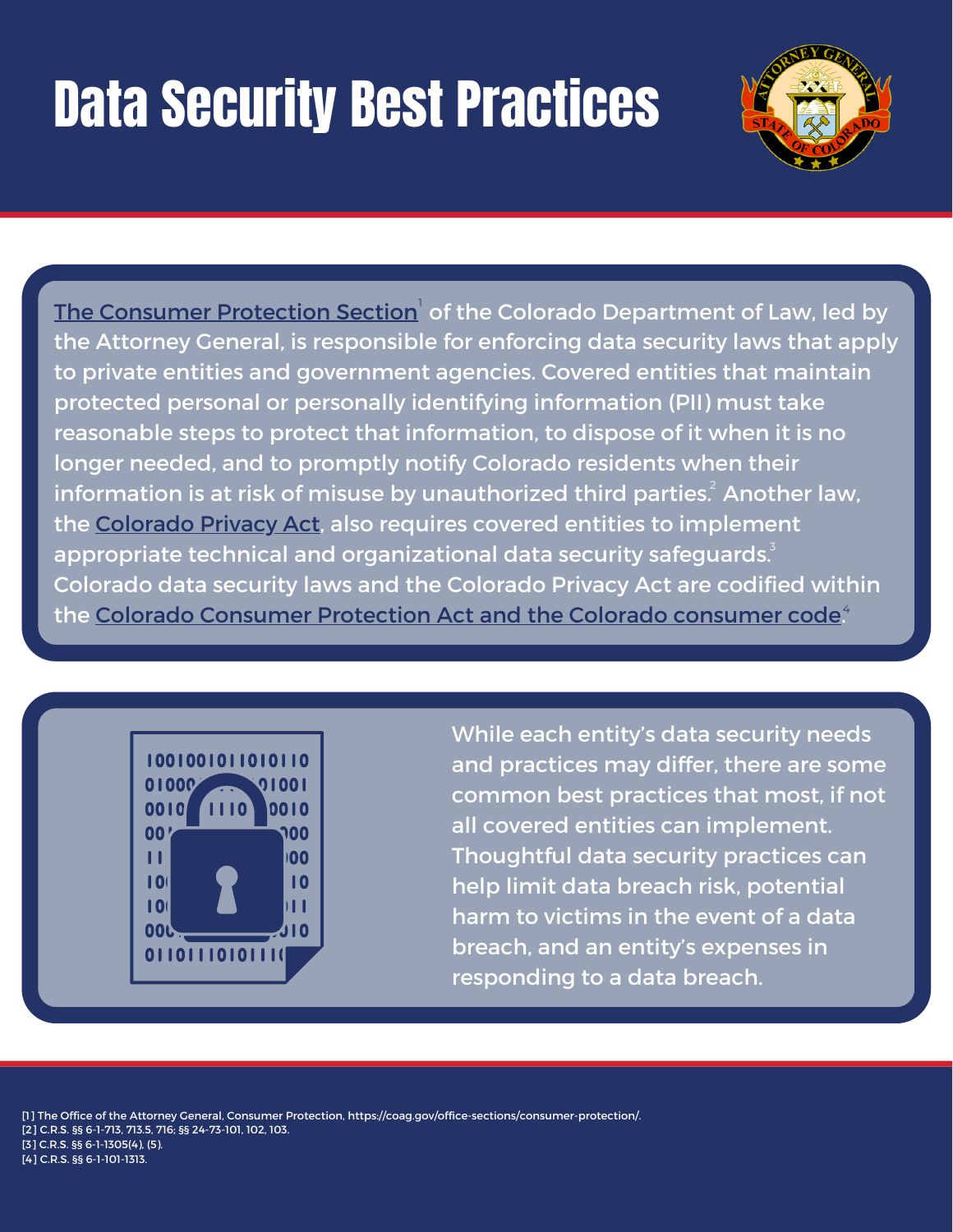# Key Steps to Protecting your Data



This guidance document is based on the Attorney [General's](https://coag.gov/office-sections/consumer-protection/consumer-protection-cases/) data security cases $^{\circ}$ and relevant [Colorado](https://coag.gov/resources/data-protection-laws/) statutes.<sup>6</sup> It should be noted that implementing the practices outlined in this document alone may not be sufficient for an entity to be fully compliant with Colorado law.

Inventory the types of data collected and establish<br>a system for how to store and manage that data.

In order to identify proper data security measures, an entity should first identify the types of data it collects and stores and note the source and purpose of the data as well as which employees have access to that data. An entity, for example, may store its employees' Social Security numbers on a hard drive or customer contact information in cloud storage and limit access to only human resources or sales employees. Any such entity should develop written data retention and destruction policies to ensure that PII is properly disposed of when no longer needed. $\vec{\;}$  The policies should also set limits on how long personal data will be held and create procedures to limit non-secure storage of personal data, including providing for the deletion of any sent or received emails that contain PII.

5] For information on how and when the Attorney General's Office has enforced non-compliance with these laws visit: https://coag.gov/office-sections/consumerprotection/consumer-protection-cases/.

[6] The Office of the Attorney General, Data Protection Laws, https://coag.gov/resources/data-protection-laws.

[1] See SEMA Construction Assurance of Discontinuance, https://coag.gov/app/uploads/2021/11/SEMA-Construction-Fully-Executed-Assurance-of-Discontinuance.pdf (enforcement action against a company for failure to maintain reasonable security practices including a reasonable data destruction policy and timely notify Coloradans of a data breach).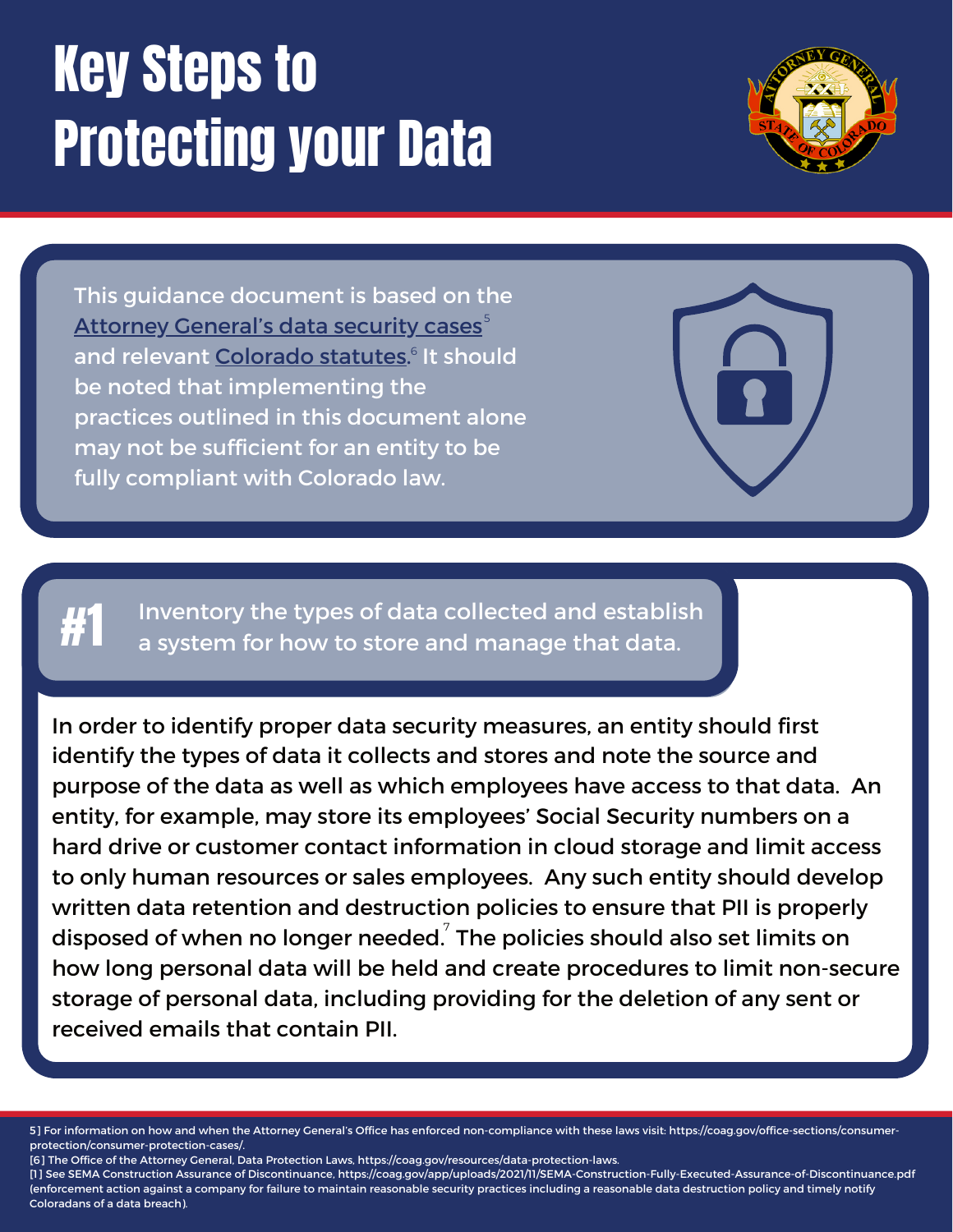An information security policy should include procedures related to common security practices such as data minimization, access control, password management, and encryption. The policy should also follow information security standards relevant to the type of information the entity seeks to protect. ${}^{8}$  For example, entities that collect credit card information must protect that information in accordance with the Payment Card Industry's Data Security Standard, entities that store employee information should consult ISO/IEC 27000 standards, and small businesses that are creating a security program might look to CIS Controls to determine their priorities. Measures the entity takes to comply with any appropriate standard should be reflected in the policy. The policy should also be easily accessible, and employees should be aware of the policy and be trained appropriately to ensure compliance.

### Adopt a written data incident response plan.

An incident response plan should detail the steps an entity will take in the event of a data incident. By developing and implementing such a plan, companies will be better positioned to take remedial action and notify consumers and the Department of Law in a timely manner if PII is at risk of being misused. A copy of the plan should be kept in paper form should a cyberattack render computerized systems unusable. An entity should conduct employee incident response training and practice its incident response plan through table-top exercises.

[8] See Impact Mobile Home Communities Assurance of Discontinuance, https://coag.gov/app/uploads/2021/06/AOD-Signed-Impact-MHC-and-Colorado-6.11.2021.pdf (enforcement action against a company for failure to maintain reasonable security practices including employee cybersecurity preparedness training and timely notify Coloradans of a data breach).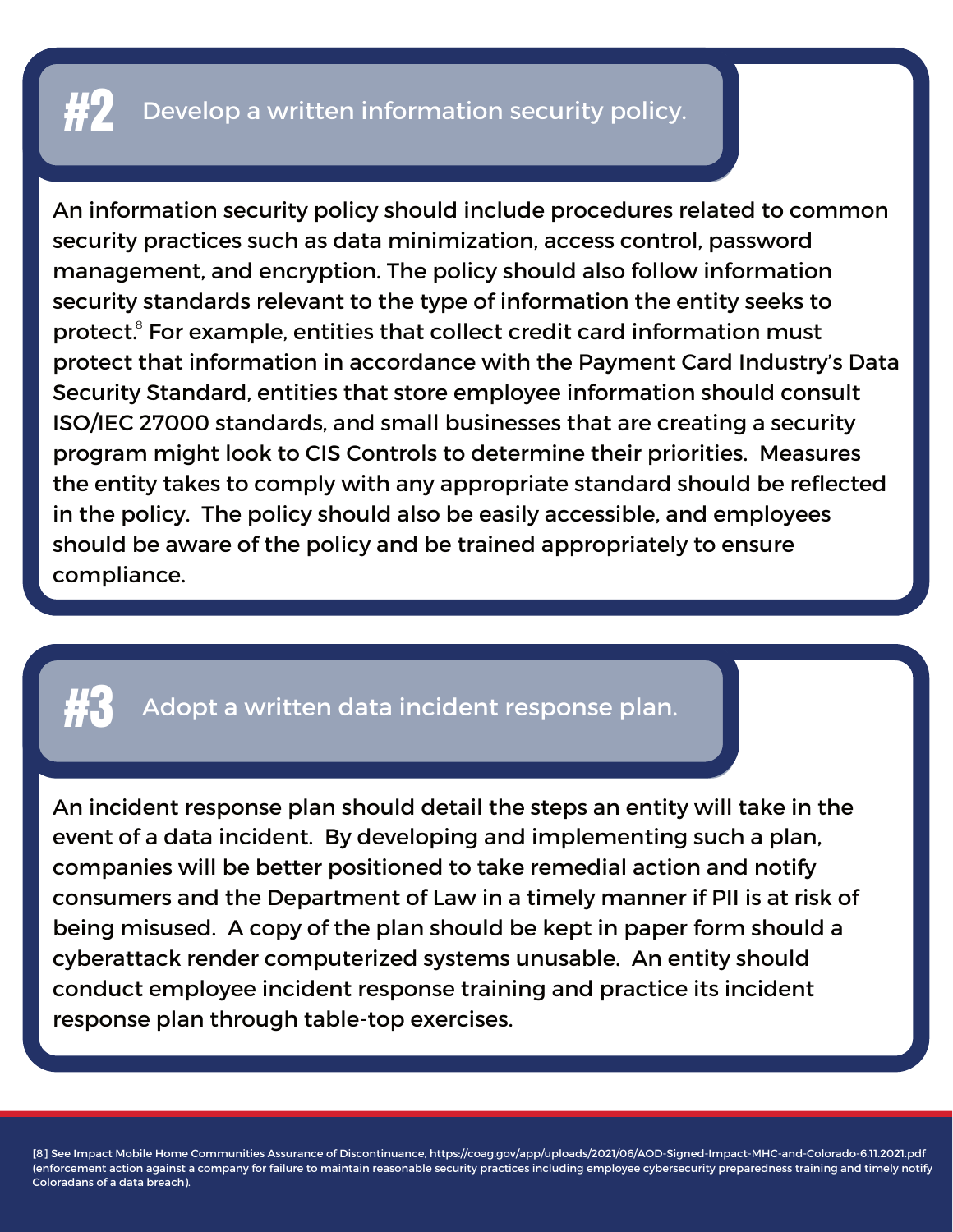### $\sharp 4$  Manage the security of vendors.

Recognizing the reality that networks are interconnected, entities should carefully vet potential vendors to ensure they implement necessary security practices and negotiate terms<sup>e</sup>in vendor contracts to require appropriate security measures, including regular audits. Colorado's security breach notification law requires service providers to aid covered entities in the event of a security breach. The new [Colorado](https://leg.colorado.gov/sites/default/files/2021a_190_signed.pdf) Privacy Act will require data security related contractual obligations between entities and vendors who process personal information. $^{\circ}$ 



### Train your employees to prevent and respond to cybersecurity incidents.



Entities should train employees on cybersecurity preparedness and foster a sense of collective responsibility for data security. $\phantom{i}^\shortparallel$  Training employees to identify and report phishing emails and other suspicious network activity is particularly important in preventing cyberattacks and protecting Colorado residents.

[9] C.R.S. § 6-1-716(2)(b).

[10] C.R.S. § 6-1-1305.

[11] See Impact Mobile Home Communities Assurance of Discontinuance, https://coag.gov/app/uploads/2021/06/AOD-Signed-Impact-MHC-and-Colorado-6.11.2021.pdf (enforcement action against a company for failure to maintain reasonable security practices including employee cybersecurity preparedness training and timely notify Coloradans of a data breach).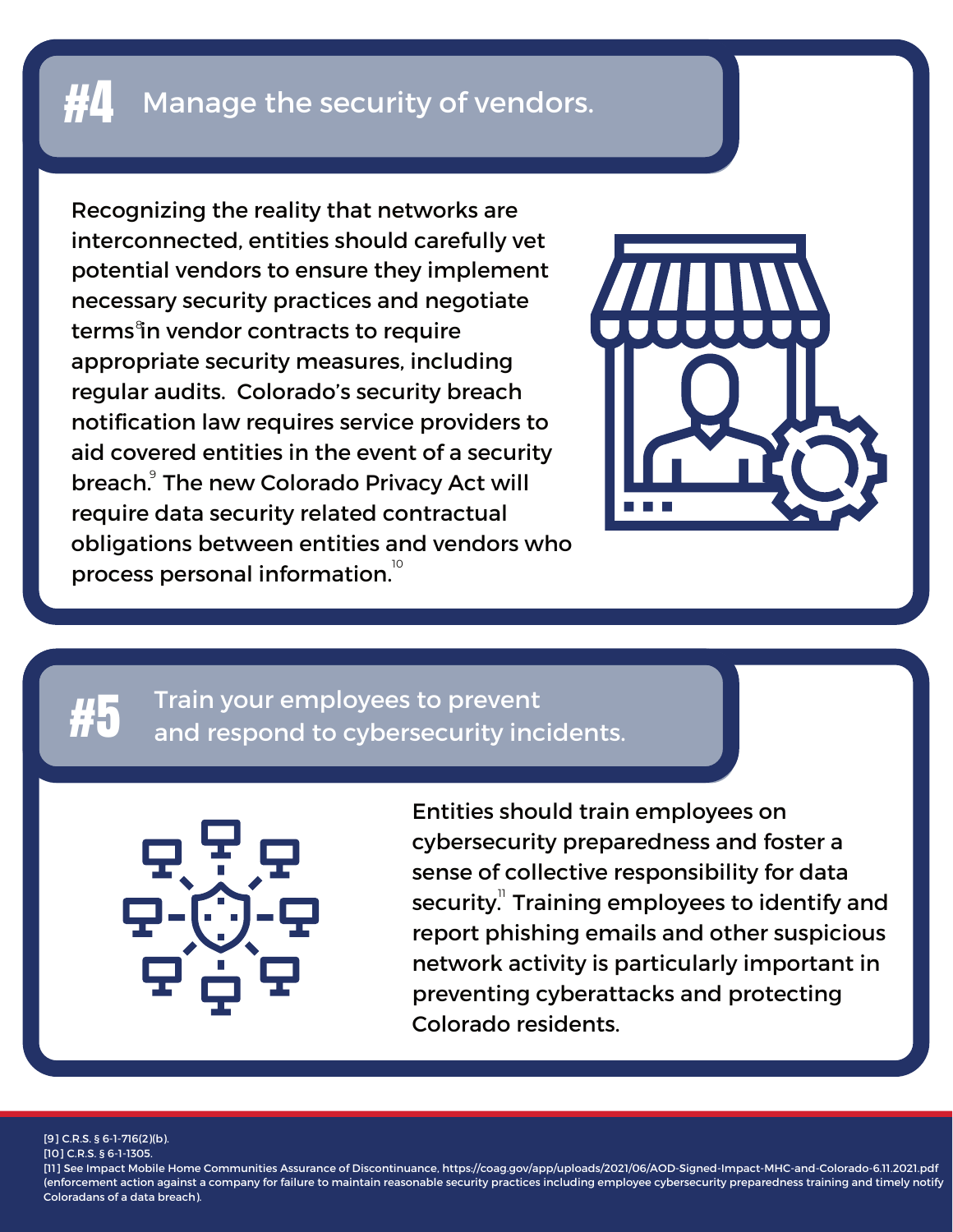Follow the Department of Law's ransomware guidance to improve your cybersecurity and resilience against ransomware and other attacks.

A ransomware attack that

compromises personal information may constitute a data breach under Colorado law. $2^{\circ}$ Companies should be equipped to access backup copies of their files in the case that a ransomware attack renders a system encrypted and inaccessible. You can find the Department of Law's ransomware guidance by clicking [here](https://coag.gov/press-releases/7-29-21-2/).<sup>13</sup>



## #7

#6

Timely notify victims and the Department of Law/Attorney General (when required) in the event of a security breach.

An entity that experiences a potential data security breach (e.g., finds its network has been accessed by an unauthorized actor) should conduct a prompt investigation to determine whether a security breach has occurred. $^\text{\tiny{14}}$  If the entity determines that personal information has been or is likely to be misused, the entity must notify affected Coloradans within 30 days. If the security breach affects 500 or more Coloradans, the entity must also notify the Department of Law within 30 days. A full list of notification requirements may be found <u>[here.](https://coag.gov/resources/data-protection-laws/) <sup>15</sup> To notify the Department of Law, reporting entities</u> should use the online reporting tool found <u>[here.](https://coag.gov/data-breach-notification-report-form/)</u><sup>16</sup>

[12] See Kozleski CPAs Assurance of Discontinuance, https://coag.gov/app/uploads/2022/01/2020.06.08-KozleskiAssuranceAgreement06082020.pdf (enforcement action against a company for failure to conduct a prompt, good faith investigation after experiencing a ransomware attack). [13] The Office of the Attorney General, Attorney General Phil Weiser joins fellow AGs in alerting businesses and government entities to take prompt action to protect operations and personal information (July 29, 2021) https://coag.gov/press-releases/7-29-21-2/. [14] See SEMA Construction, Inc. Assurance of Discontinuance, https://coag.gov/app/uploads/2021/11/SEMA-Construction-Fully-Executed-Assurance-of-Discontinuance.pdf (enforcement action against a company for failure to conduct a prompt, good faith investigation and timely notify victims of a phishing attack). [15] The Office of the Attorney General, Data Protection Laws, https://coag.gov/resources/data-protection-laws/. [16] The Office of the Attorney General, Data Breach Notification Report Form, https://coag.gov/data-breach-notification-report-form/.